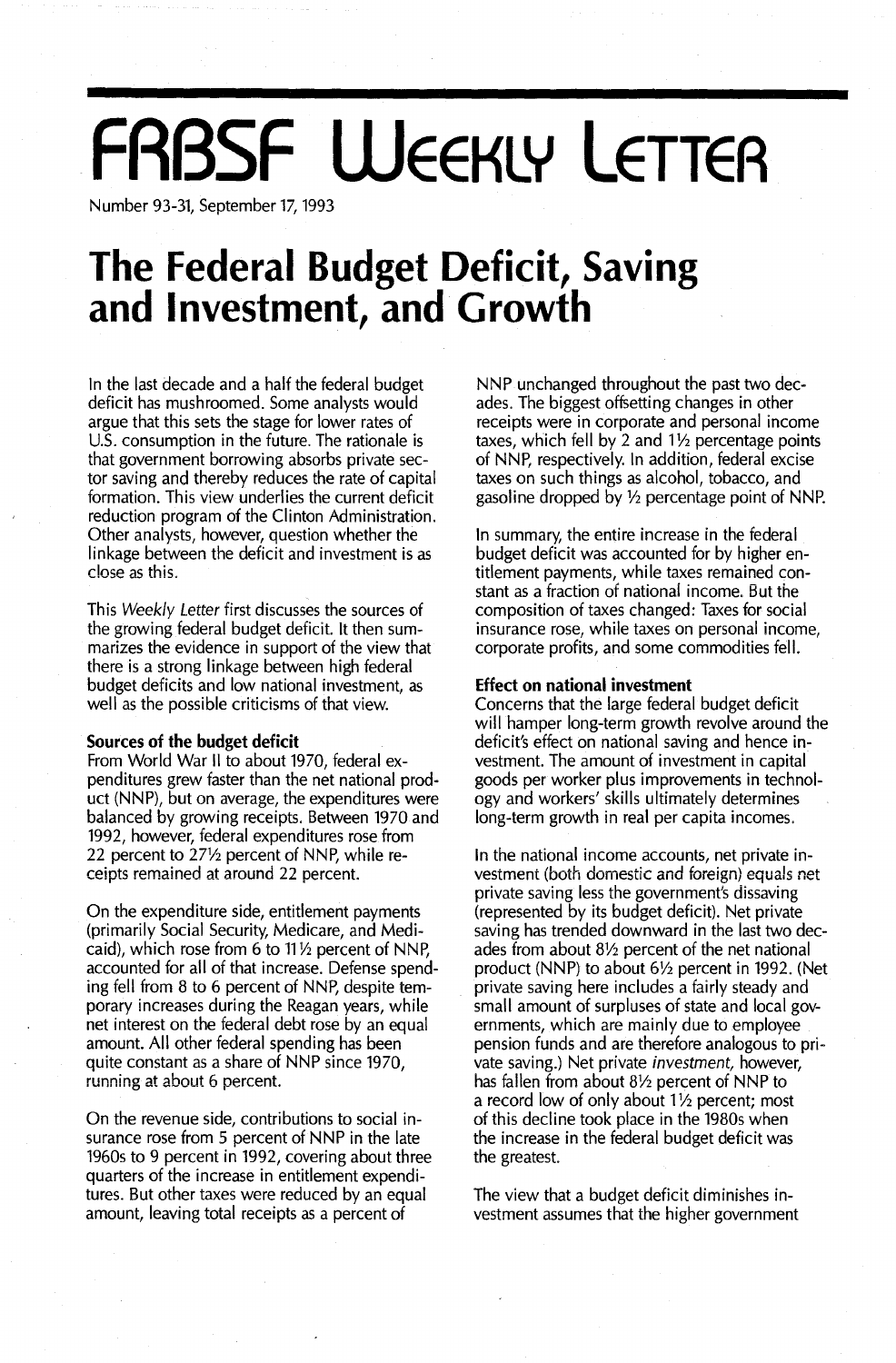## **FRBSF**

expenditures or increased private incomes from tax reductions associated with the deficit are at least partly spent on current consumption. The borrowing to finance a government budget deficit tends to absorb private saving that would otherwise go into private investment. If the proceeds of the borrowing are at least partly spent on consumption goods, then the overall level of investment in the economy is reduced. If private domestic investment gets crowded out by the budget deficit and the government's borrowing is not spent on investment goods, then future productivityand hence future consumption in the economy suffers. Alternatively, if private foreign investment gets crowded out, then future incomes that U.S. residents would receive from their investments abroad, and therefore also their future consumption, are lowered. Either way, the benefits of higher consumption today are counterbalanced by lower consumption in the future.

Conversely, reducing the budget deficit would result in a reduction of consumption today, and an increase in consumption in the future. Determining whether this delayed benefit is worthwhile requires an estimate of the actual trade-off in the economy between present and future consumption, as well as some measurement of the public's time preference, or the rate of interest that equates the utility of current and future consumption. A reasonable measure of the public's time preference would lie somewhere between the current real after-tax yield on long-term bonds of about  $1\frac{1}{2}$  percent and that on common stocks of around 3 to 4 percent. Standard growth models can be used to estimate the actual trade-off between present and future consumption; and they show that the future gains in consumption from a policy of higher saving and investment would outweigh the current losses in consumption at any real interest rate below 10 percent. (See, for example, Harris and Steindel (1991).)

#### **Possible criticisms**

Several criticisms have been made of the view that the federal budget deficit has contributed significantly to the collapse in national saving and investment and that the surest way to raise saving and investment is by moving toward budget balance. First, the national income accounts treat all government spending as consumption. So theoretically, a rise in the federal budget deficit could have been accompanied by an increase in

the rate of public investment, with no necessary effect on the true rate of national investment.

Unfortunately, the empirical evidence does not suggest that this happened. As discussed earlier, the overall increase in federal spending can be traced to higher entitlement payments, which tend to be spent on consumption. Nor has the composition of federal expenditures on goods and services shifted toward investment. Net federal investment in nonmilitary physical capital is relatively small, currently running at only about \$7 billion a year. Moreover, according to the Congressional Budget Office (1990), net federal investment in nonmilitary physical capital has not increased relative to the size of the economy in the last two decades; and a broader measure of net federal investment that includes research and development and investment in human capital has actually declined.

Military assets yield returns over an extended period also, and net federal investment in such assets increased by about 0.5 percent of NNP in the 1980s. But there is an offsetting trend in net investment by state and local governments, which has declined rather significantly since the 1970s. All in all, a proper accounting for the trend in government investment probably would accentuate the decline in net national investment seen in the national income' accounts, rather than reduce it.

A second criticism argues that the size of the budget deficit's contribution to reducing national saving and investment, is overstated because of inflation. Payments of interest on government debt contain an inflation premium to compensate wealthholders for losses in the real value of their holdings of government debt. But since wealthholders should tend to reinvest the inflation premiums in financial markets in order to maintain their real wealth, any government borrowing undertaken to pay for these premiums would tend to be matched by a heightened flow of private saving and therefore would not tend to crowd out private investment. It is therefore argued that the measured federal budget deficit overstates the claim of the government on private saving by the amount of the inflation premiums.

However, while the argument that both the federal budget deficit and private saving are overstated because of inflation is correct, the inflation adjustment has changed remarkably little over time relative to NNP because changes in inflation have tended to be offset by opposite movements in the debt-to-NNP ratio. Thus, the debt-to-NNP ratio fell through the 1970s as inflation rose, but then rose in the 1980s as inflation fell. So the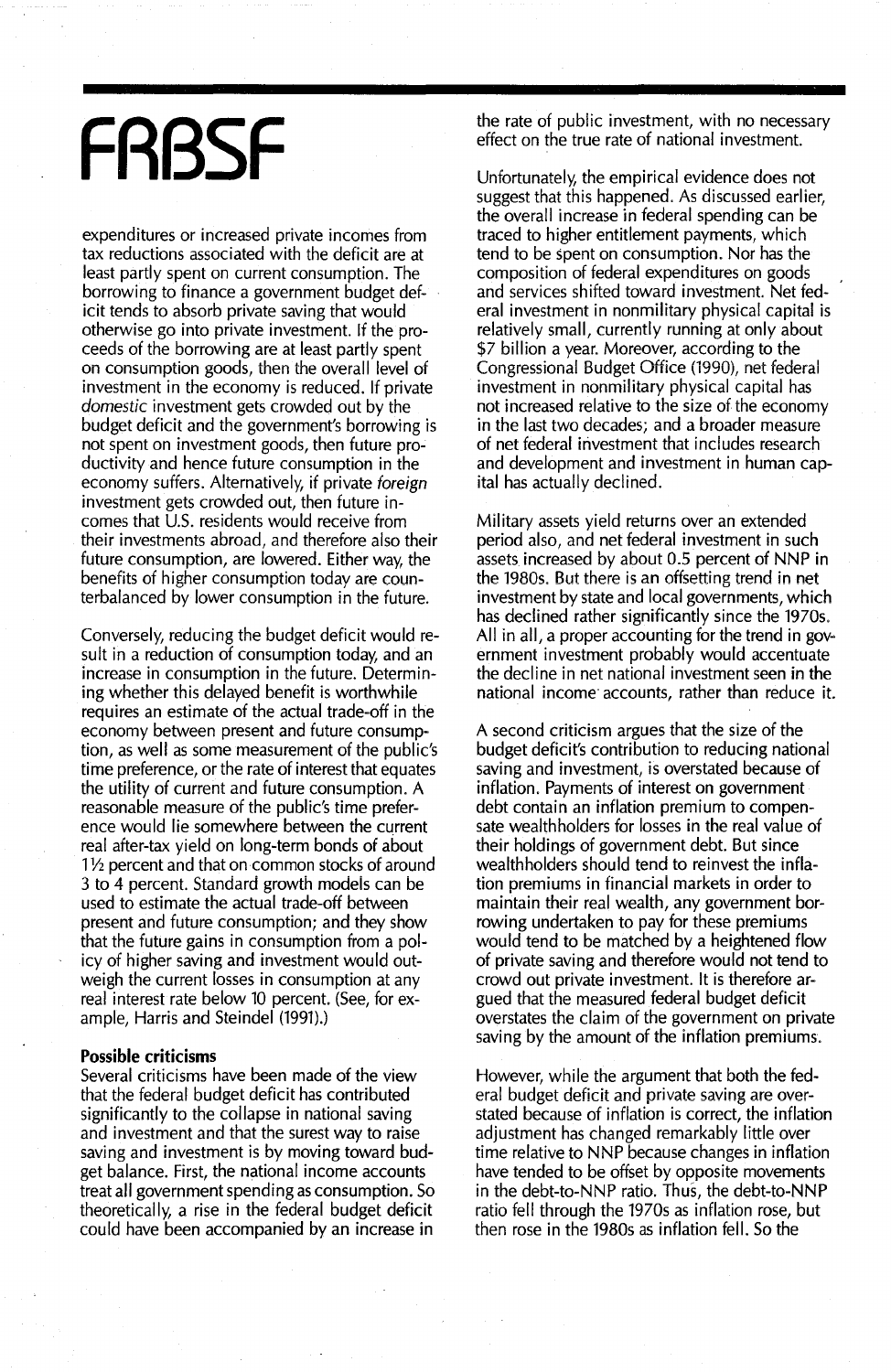inflation-adjusted deficit increased in relation to NNP by about as much as the unadjusted deficit did (Congressional Budget Office (1990)). As a result, the measured contribution of the federal budget deficit to the collapse in national saving and investment is about the same, whether this adjustment is made or not.

A final criticism is that households make farsighted adjustments to government deficits. In this case, any increase in the federal budget deficit would be perceived to imply equally large tax increases (plus interest payments on the accumulated debt) to be paid in the future either by themselves or their heirs. Therefore, households would save an equal amount and use it to pay future taxes. As a result, the increase in government dissaving due to the emergence of the deficit would be exactly offset by a rise in private saving, leaving total saving and investment unaffected by the budget deficit.

This point, known as "Ricardian Equivalence;' is currently disputed among economists. On the surface, at least, this view appears to be grossly contradicted by the events of the last two decades: The increase in the federal budget deficit was accompanied by a decrease, not an increase, in private saving. Proponents argue, however, that other factors were working to reduce the saving rate at the same time that the budget deficit was acting to increase it. The most likely candidate is an unanticipated increase in wealth, due first to price increases in houses and later in equities, which reduced the incentive to save. However, by the end of the 1980s the Federal Reserve Board's comprehensive measure of real national net worth, at market value, was somewhat below trend rather than above it.

In practical terms, would balancing the budget be more likely to return the economy's saving and investment back toward historical norms or leave them unchanged? According to the Ricardian Equivalence view, private saving would fall by about as much as the reduction in the budget deficit. But that would lower private saving to levels far below the range of historical experience. Specifically, the 4 percentage point reduction in the high-employment budget (relative to NNP) required to move it to a balanced position would push the private saving rate down from its current level of about *6Y2* percent of NNP to only *2Y2* per-

cent, compared with a historical range of 6% to <sup>11</sup> percent during other periods of balanced budgets, which seems unlikely.

#### Conclusion

The basic source of the growing federal budget deficit since the late 1960s has been rising entitlement payments relative to income. Taxes to pay for social insurance have risen by almost as much, but offsetting this on the revenue side have been falling corporate, personal income, and excise taxes relative to income. Although net private saving has declined somewhat in this period, the rising federal budget deficit appears to have been the largest contributor to the collapse in national saving and investment. All else equal, moving toward a federal budget balance likely would contribute to bringing the rate of national saving and investment back to normal. Absent a correction in the rate of saving and investment, the economy likely would continue on a lower long-term path of growth, in which losses from lower future consumption would outweigh the gains from higher current consumption.

Closing the budget deficit requires restoring some taxes, as well as cutting entitlement and nonentitlement spending. However, high marginal tax rates that tend to yield little revenue and discourage private saving and investment and cuts in government investment that would be counterproductive should be avoided. In this connection, the Clinton Program does increase tax revenues and reduce spending growth; however, it remains to be seen whether its relatively high marginal tax rates will yield as much revenue as projected, or encourage investment as much as hoped.

#### Adrian W. ThrooD Research Officer

#### References

- Congressional Budget Office. 1990. "The Federal Deficit: Does It Measure the *Government's* Effect on National Saving?"
- Harris, E., and C. Steindel. 1991. "The Decline in U.S. Saving and Its Implications for Economic Growth." Federal Reserve Bank of New York Quarterly *Review* (Winter).

Opinions expressed in this newsletter do not necessarily reflect the views of the management of the Federal Reserve Bank of San Francisco, or of the Board of Governors of the Federal Reserve System.

Editorial comments may be addressed to the editor or to the author. . . . Free copies of Federal Reserve publications can be obtained from the Public Information Department, Federal Reserve Bank of San Francisco, P.O. Box 7702, San Francisco 94120. Phone (415) 974-2246, Fax (415) 974-3341.